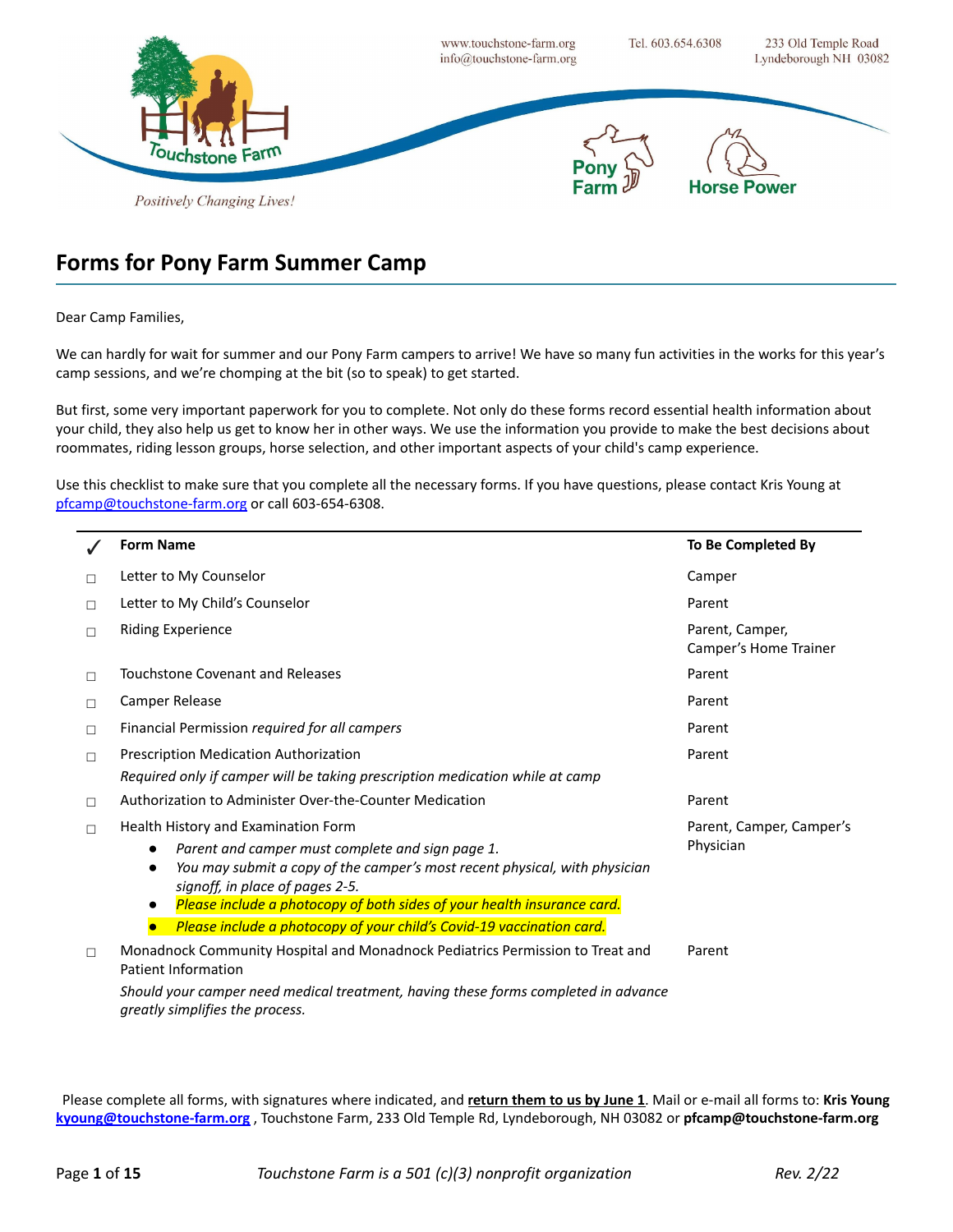|                                                                                                                                                                                                         | www.touchstone-farm.org<br>info@touchstone-farm.org |              | Tel. 603.654.6308  | 233 Old Temple Road<br>Lyndeborough NH 03082    |
|---------------------------------------------------------------------------------------------------------------------------------------------------------------------------------------------------------|-----------------------------------------------------|--------------|--------------------|-------------------------------------------------|
| Touchstone Farm<br>Positively Changing Lives!                                                                                                                                                           |                                                     |              | <b>Horse Power</b> |                                                 |
| <b>Letter to My Counselor</b>                                                                                                                                                                           |                                                     |              |                    | --------------                                  |
|                                                                                                                                                                                                         |                                                     |              |                    |                                                 |
| Sessions I am attending (circle) 1 2 3 4 5                                                                                                                                                              |                                                     |              |                    | A recent photo of you -                         |
| Dear Counselor,                                                                                                                                                                                         |                                                     |              |                    | so we can get acquainted!                       |
|                                                                                                                                                                                                         |                                                     |              |                    |                                                 |
|                                                                                                                                                                                                         |                                                     |              |                    |                                                 |
| I would describe myself as (circle those that apply)                                                                                                                                                    |                                                     |              |                    |                                                 |
| Quiet Rambunctious Outgoing Shy Athletic Creative                                                                                                                                                       |                                                     |              |                    |                                                 |
|                                                                                                                                                                                                         |                                                     |              |                    |                                                 |
| When I'm at camp, my age will be _________ years and ________ months.                                                                                                                                   |                                                     |              |                    |                                                 |
| I will have finished<br>grade in school. I weigh                                                                                                                                                        | lbs and am                                          | inches tall. |                    | Don't be shy!<br>Let the cat out of the bag and |
| I am coming to Pony Farm because:                                                                                                                                                                       |                                                     |              |                    | help us get to know you!!                       |
| <u> 1980 - Johann John Stoff, deutscher Stoffen und der Stoffen und der Stoffen und der Stoffen und der Stoffen</u><br>,我们也不能在这里的时候,我们也不能在这里的时候,我们也不能在这里的时候,我们也不能会在这里的时候,我们也不能会在这里的时候,我们也不能会在这里的时候,我们也不 |                                                     |              |                    |                                                 |
| I hope to be able to do the following things at camp this summer:                                                                                                                                       |                                                     |              |                    |                                                 |
|                                                                                                                                                                                                         |                                                     |              |                    |                                                 |
|                                                                                                                                                                                                         |                                                     |              |                    |                                                 |
|                                                                                                                                                                                                         |                                                     |              |                    |                                                 |
|                                                                                                                                                                                                         |                                                     |              |                    |                                                 |
|                                                                                                                                                                                                         |                                                     |              |                    |                                                 |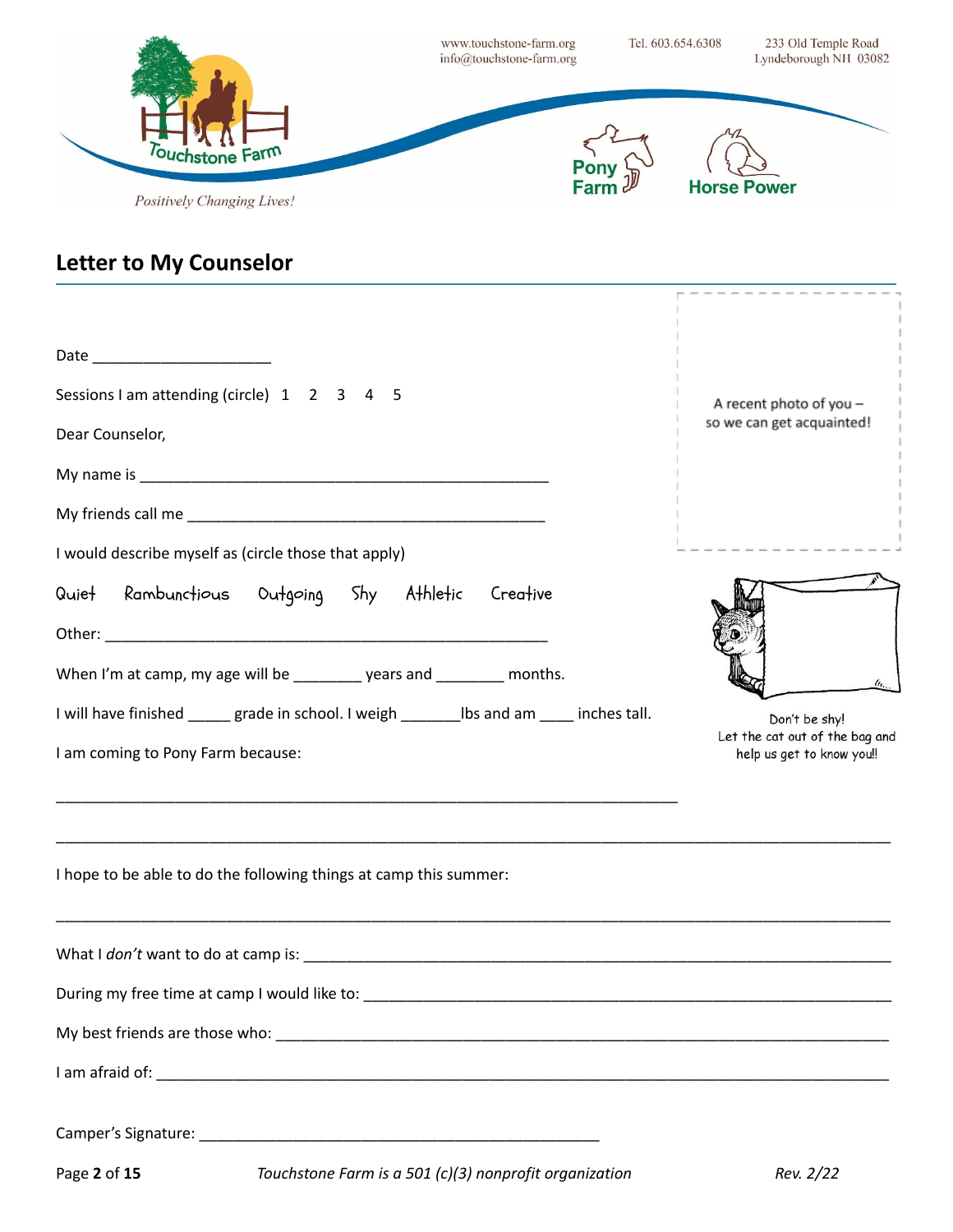

# **Letter to My Child's Counselor**

| Sessions camper is attending (circle): 1 2 3 4 5                                           |  |  |  |  |  |
|--------------------------------------------------------------------------------------------|--|--|--|--|--|
|                                                                                            |  |  |  |  |  |
|                                                                                            |  |  |  |  |  |
|                                                                                            |  |  |  |  |  |
|                                                                                            |  |  |  |  |  |
| Camper lives with (circle) Mother & Father Mother Father Other _________________           |  |  |  |  |  |
|                                                                                            |  |  |  |  |  |
| This is my child's ________ year at a residential camp and her ________ year at Pony Farm. |  |  |  |  |  |
|                                                                                            |  |  |  |  |  |
|                                                                                            |  |  |  |  |  |
|                                                                                            |  |  |  |  |  |
|                                                                                            |  |  |  |  |  |
|                                                                                            |  |  |  |  |  |
|                                                                                            |  |  |  |  |  |
|                                                                                            |  |  |  |  |  |
|                                                                                            |  |  |  |  |  |
|                                                                                            |  |  |  |  |  |
|                                                                                            |  |  |  |  |  |
|                                                                                            |  |  |  |  |  |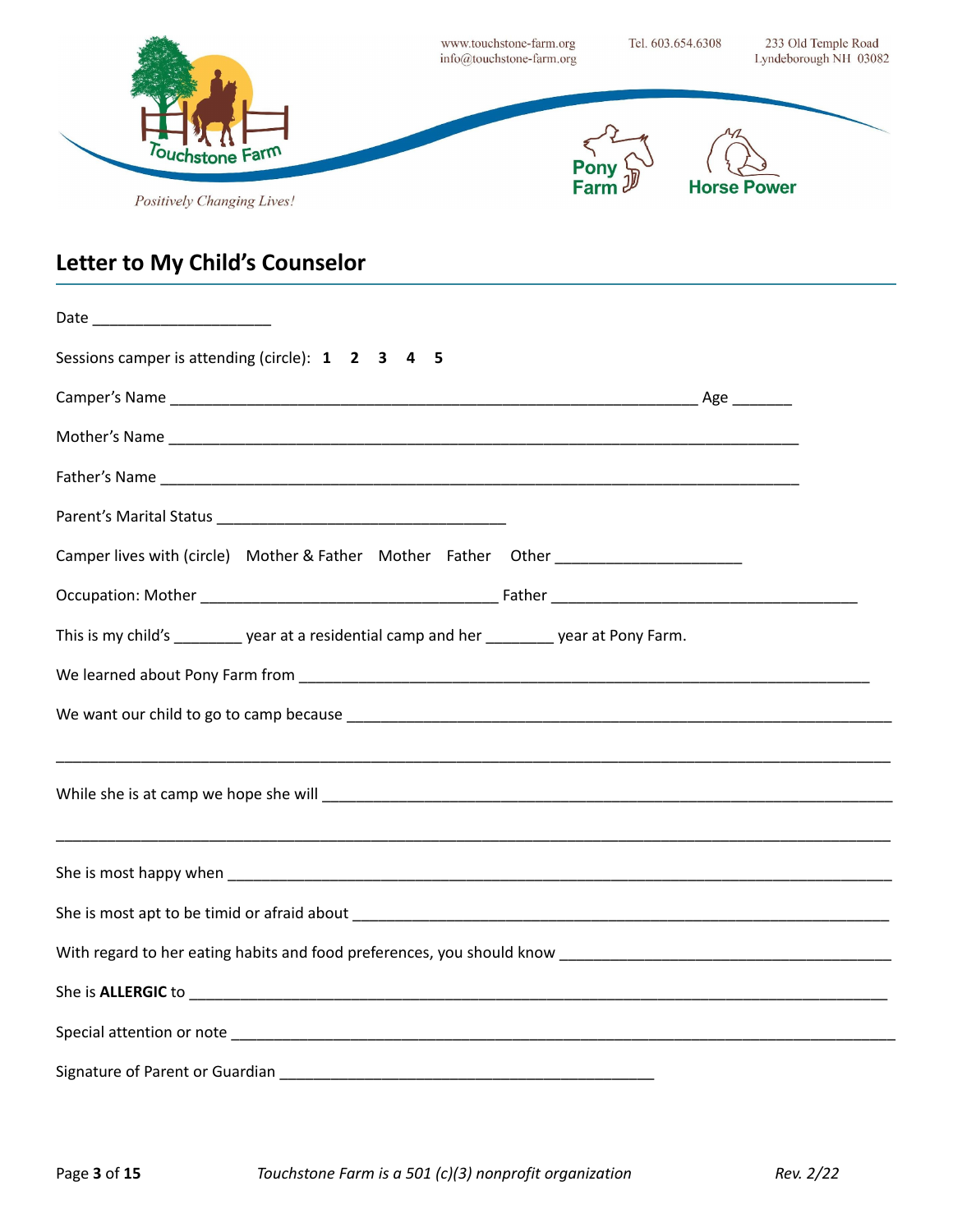|        |                                                         |        |                                                                                                                                |        | www.touchstone-farm.org<br>info@touchstone-farm.org |                           | Tel. 603.654.6308 |               | 233 Old Temple Road<br>Lyndeborough NH 03082 |
|--------|---------------------------------------------------------|--------|--------------------------------------------------------------------------------------------------------------------------------|--------|-----------------------------------------------------|---------------------------|-------------------|---------------|----------------------------------------------|
|        | ouchstone<br>Positively Changing Lives!                 |        |                                                                                                                                |        |                                                     |                           |                   |               |                                              |
|        | <b>Riding Experience</b>                                |        |                                                                                                                                |        |                                                     |                           |                   |               |                                              |
|        |                                                         |        |                                                                                                                                |        |                                                     |                           |                   |               |                                              |
|        |                                                         |        |                                                                                                                                |        |                                                     |                           |                   |               |                                              |
|        |                                                         |        |                                                                                                                                |        |                                                     |                           |                   |               |                                              |
|        |                                                         |        |                                                                                                                                |        |                                                     |                           |                   |               |                                              |
|        |                                                         |        |                                                                                                                                |        |                                                     |                           |                   |               |                                              |
|        |                                                         |        |                                                                                                                                |        |                                                     |                           |                   |               |                                              |
|        | Please check all that apply to your riding ability:     |        |                                                                                                                                |        |                                                     |                           |                   |               |                                              |
| $\Box$ | Never ridden                                            | $\Box$ | Posting trot comfortably                                                                                                       | $\Box$ |                                                     | Trotting 1-2 cross rails  | □                 |               | Cantering 3-4 fences                         |
| □      | Walking                                                 | $\Box$ | Beginning to canter                                                                                                            | $\Box$ |                                                     | Cantering 1-2 cross rails | □                 | fences        | Cantering courses of 6-8                     |
| $\Box$ | Working on posting<br>trot                              | $\Box$ | Cantering comfortably                                                                                                          | $\Box$ |                                                     | Trotting 3-4 fences       | $\Box$            | 2'6 or higher | Have jumped full course of                   |
|        |                                                         |        |                                                                                                                                |        |                                                     |                           |                   |               |                                              |
|        |                                                         |        |                                                                                                                                |        |                                                     |                           |                   |               |                                              |
|        |                                                         |        | What horse/pony did you ride last summer? ________________________                                                             |        |                                                     |                           |                   |               |                                              |
|        |                                                         |        |                                                                                                                                |        |                                                     |                           |                   |               |                                              |
|        |                                                         |        |                                                                                                                                |        |                                                     |                           |                   |               |                                              |
|        | Note to current riding instructor/trainer:              |        |                                                                                                                                |        |                                                     |                           |                   |               |                                              |
|        | few notes about this student and sign below. Thank you! |        | Please review the information your student has provided above and make any changes that you feel are appropriate. Please add a |        |                                                     |                           |                   |               |                                              |
|        | Current Riding Instructor/Trainer Signature:            |        |                                                                                                                                |        |                                                     |                           |                   |               |                                              |
|        |                                                         |        |                                                                                                                                |        |                                                     |                           |                   |               |                                              |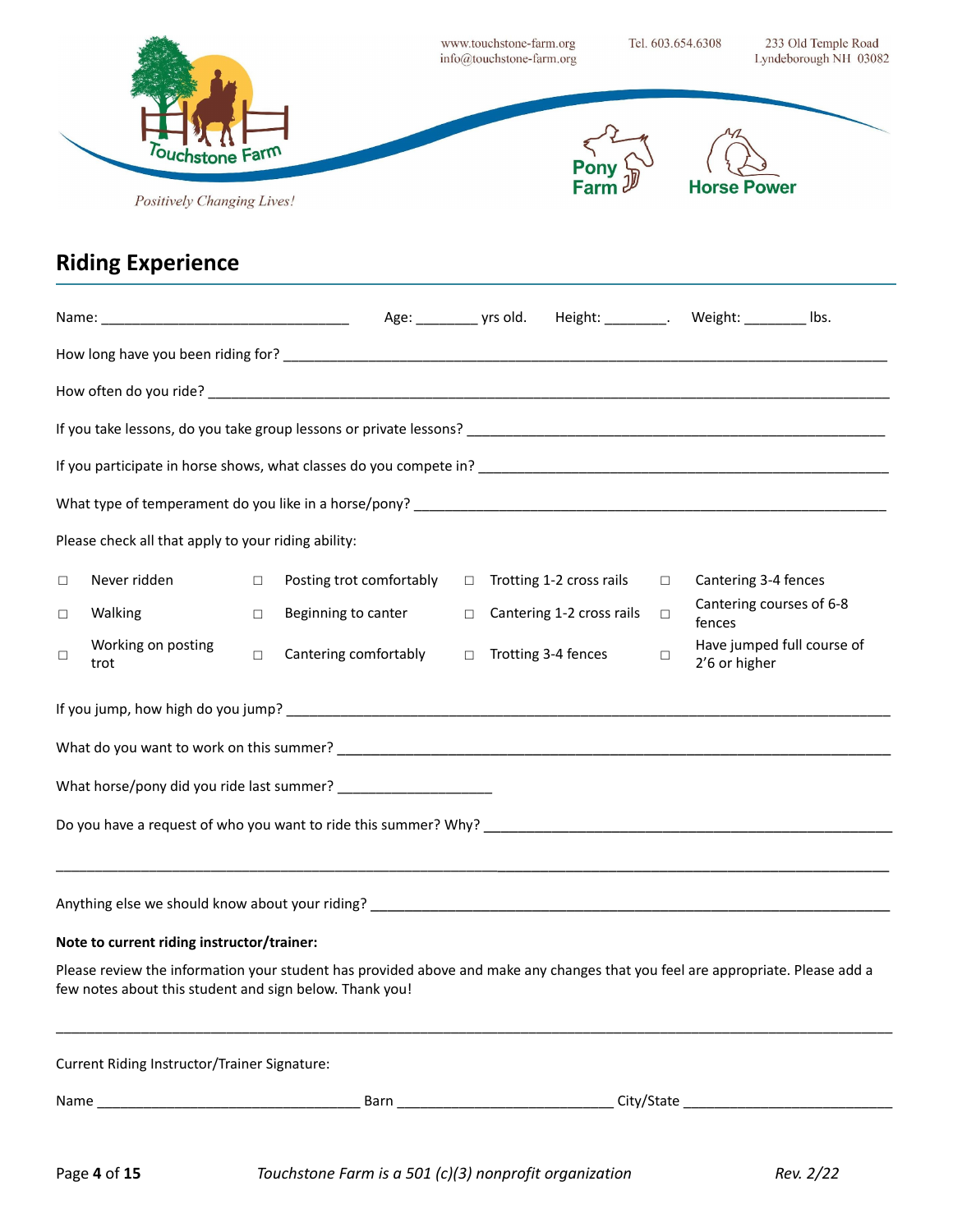

#### **Touchstone Farm Covenant**

\_\_\_\_\_\_\_\_\_\_\_\_\_\_\_\_\_\_\_\_\_\_\_\_\_\_\_\_\_\_\_\_\_\_\_\_\_\_\_\_\_, of \_\_\_\_\_\_\_\_\_\_\_\_\_\_\_\_\_\_\_\_\_\_\_\_\_\_\_\_\_\_\_\_\_\_\_\_\_\_\_\_\_\_\_\_\_\_\_\_\_\_\_\_\_, (Participant, Parent or Legal Guardian) (Physical Address)

for myself and for my heir legal representatives, and assigns, in partial consideration of the acceptance of

\_\_\_\_\_\_\_\_\_\_\_\_\_\_\_\_\_\_\_\_\_\_\_\_\_\_\_\_\_\_\_\_\_\_\_\_\_\_\_\_\_\_ for participation in the **Touchstone Farm Inc., Pony Farm or Horse Power** (Participant's Name)

Programs and/or associated activities, and being fully and completely aware and knowledgeable of the assumption of risk of personal injury which I seek to make by becoming a member of the **Touchstone Farm Inc., Pony Farm or Horse Power** Program do, for as long as I remain a member of the **Touchstone Farm Inc., Pony Farm or Horse Power** Program or use its facilities, equipment and amenities, covenant with the **Touchstone Farm Inc., Pony Farm or Horse Power**, its heirs, legal representatives and assigns, to never institute any suit or action at law or in equity against the **Touchstone Farm Inc., Pony Farm or Horse Power**, by reason of any claim which I now have or may hereinafter acquire relating to personal injuries which may be sustained by me/my child arising from participation in the **Touchstone Farm Inc., Pony Farm or Horse Power** Programs and use of the facilities provided by the "Touchstone Farm Inc., Pony Farm, or Horse Power."

The undersigned acknowledges that there exist inherent risks of personal injury in the sport of riding and driving or handling of horses and the undersigned agrees to assume such risks and hold the **Touchstone Farm Inc., Pony Farm or Horse Power** harmless for any injuries incurred by the undersigned and/or their children while riding, driving or handling horses at **Touchstone Farm Inc., Pony Farm or Horse Power.**

I expressly reserve all legal remedies arising from tortious injuries intentionally or with malice, and expressly reserve any and all rights, causes of action, claims and demands against any person, firm or corporation other than the **Touchstone Farm Inc., Pony Farm or Horse Power** its owners, heirs, legal representatives, staff and assigns and employees.

| Signature                  | ∩∽+∠<br>Date              |
|----------------------------|---------------------------|
| A/itne<br><b>VVILIICSS</b> | า∽+<br>Date<br>__________ |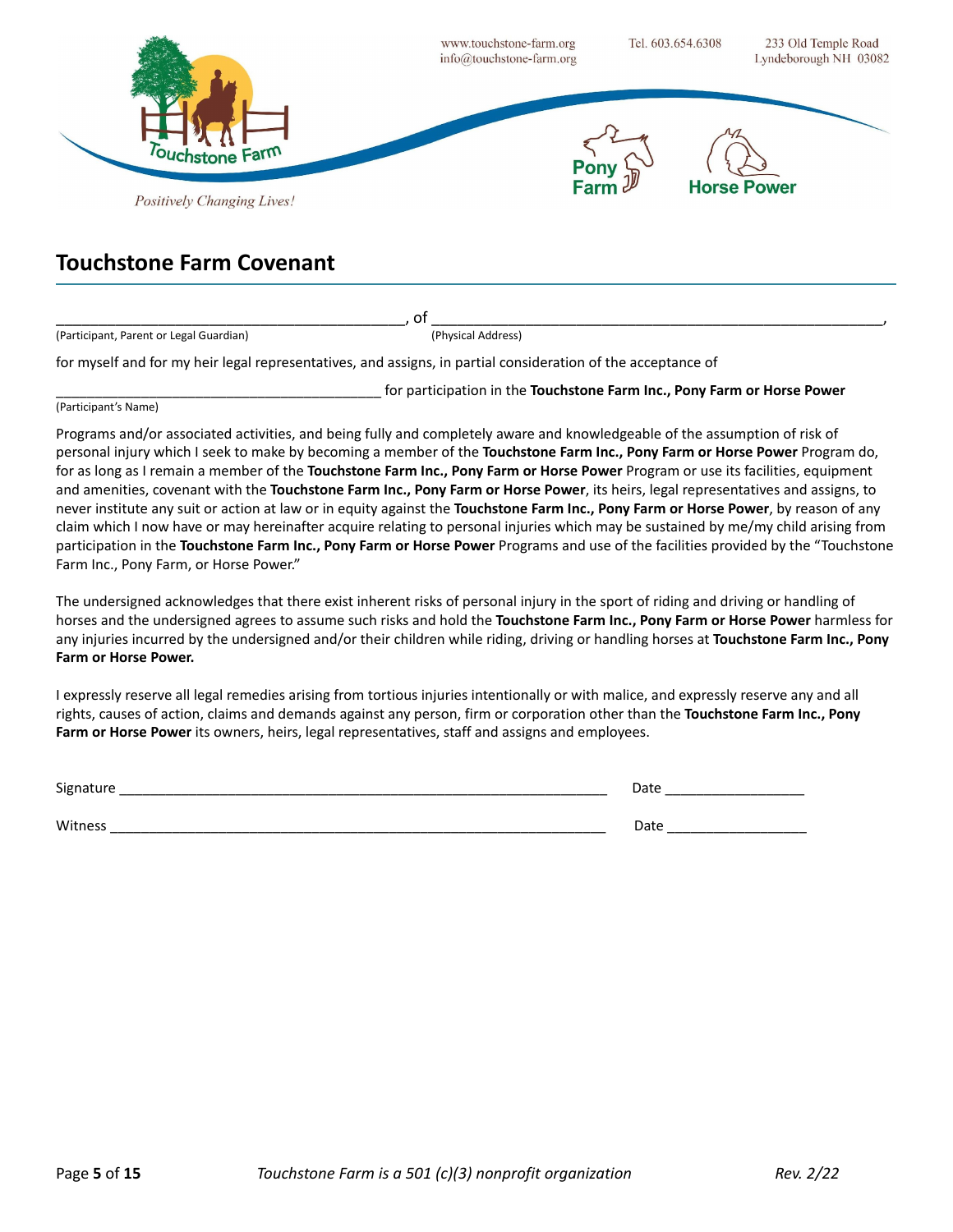

## **Liability Release**

(Participant's name) **\_\_\_\_\_\_\_\_\_\_\_\_\_\_\_\_\_\_\_\_\_\_\_\_\_\_\_\_\_\_\_\_\_\_\_\_\_\_\_\_\_\_** would like to participate in the **Pony Farm or Horse Power Program or any other lesson, clinic, or certification at Touchstone Farm.** I acknowledge the potential risk of horseback riding, vaulting or driving. However, I feel that the possible benefits to my child are greater than the risk assumed. I hereby, intending to be legally bound, for myself, my heirs and assigns, executors or administrators waive and release forever all claims for damages against **Touchstone Farm Inc., Pony Farm or Horse Power**, its Board of Directors, Instructors, Therapists, Aides, Volunteers and/or employees for any and all injuries and/or losses my child may sustain while participating in **Touchstone Farm Inc., Pony Farm or Horse Power.**

Signature: Date: Date: Date: Date: Date: Date: Date: Date: Date: Date: Date: Date: Date: Date: Date: Date: Date: Date: Date: Date: Date: Date: Date: Date: Date: Date: Date: Date: Date: Date: Date: Date: Date: Date: Date: D (Participant, Parent or Legal Guardian) **Photo Release** Participant's Name: Date:

I hereby consent to and authorize the use and reproduction by **Touchstone Farm Inc., Pony Farm or Horse Power** of any and all photographs and any other audiovisual materials taken of me/my child for promotional printed material, educational activities or for any other use for the benefit of the program.

Signature: Date: Date: Date: Date: Date: Date: Date: Date: Date: Date: Date: Date: Date: Date: Date: Date: Date: Date: Date: Date: Date: Date: Date: Date: Date: Date: Date: Date: Date: Date: Date: Date: Date: Date: Date: D

(Participant, Parent or Legal Guardian)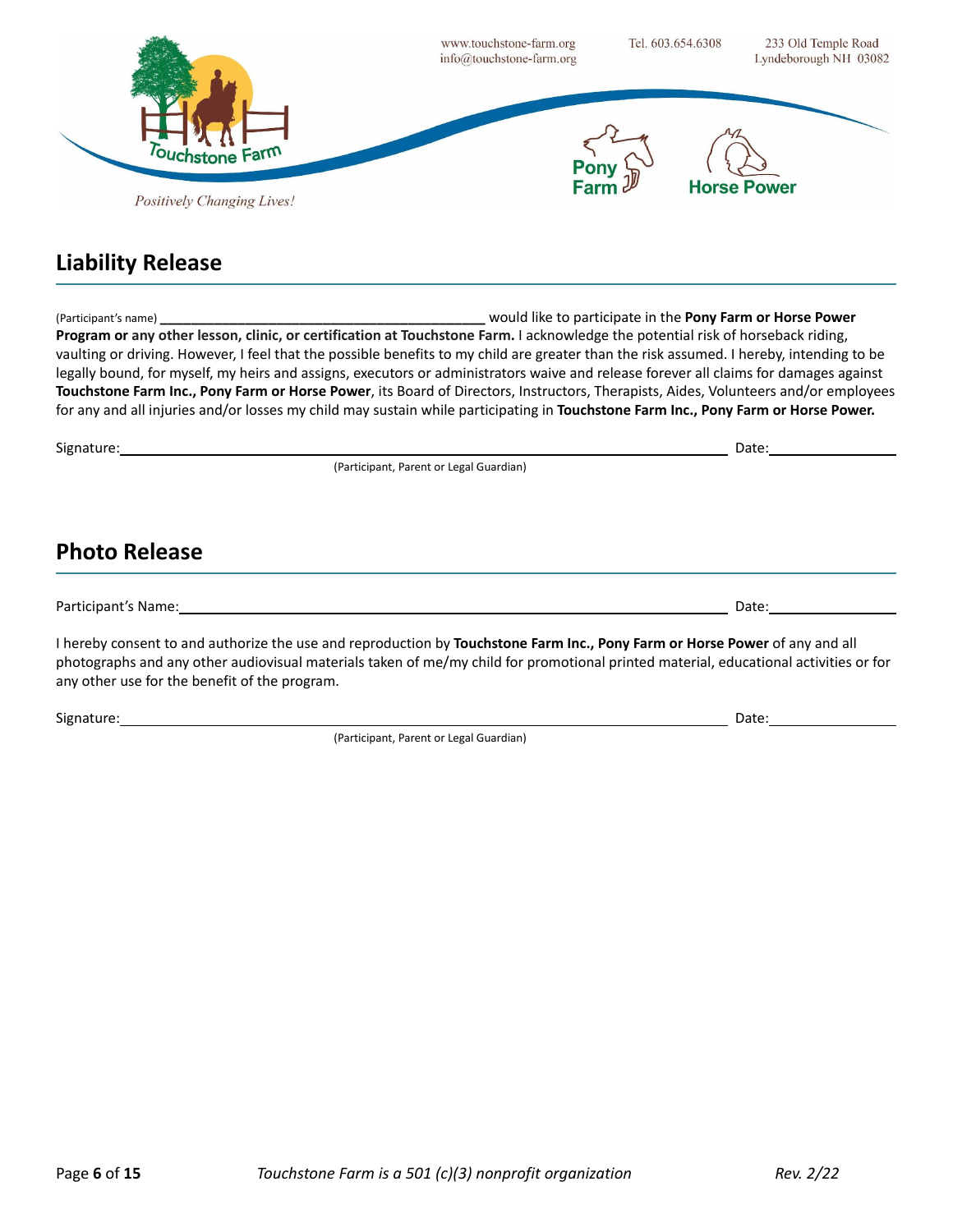

#### **Camper Release**

As the parent of Pony Farm camper(s)  $\blacksquare$ 

*Please initial appropriate statements below.*

My daughter(s) has my permission to go on field trips while at camp including by not limited to going to the Wilton Falls, Goss Park, and Rosaly's Berry Picking Farm.

I give my permission to have my daughter(s) address, phone number, and email address given out to other campers/parents for correspondence purposes. My daughter's email is: \_\_\_\_\_\_\_\_\_\_\_\_\_\_\_\_\_\_\_\_\_\_\_\_\_\_\_\_\_\_\_\_\_

Signature of Parent or Guardian

\_\_\_\_\_\_\_\_\_\_\_\_\_\_\_\_\_\_\_\_\_\_\_\_\_\_\_\_\_\_\_\_\_\_\_\_\_\_\_\_

\_\_\_\_\_\_\_\_\_\_\_\_\_\_\_\_\_\_\_\_\_\_\_\_\_\_\_\_\_\_\_\_\_\_\_\_\_\_\_\_

Date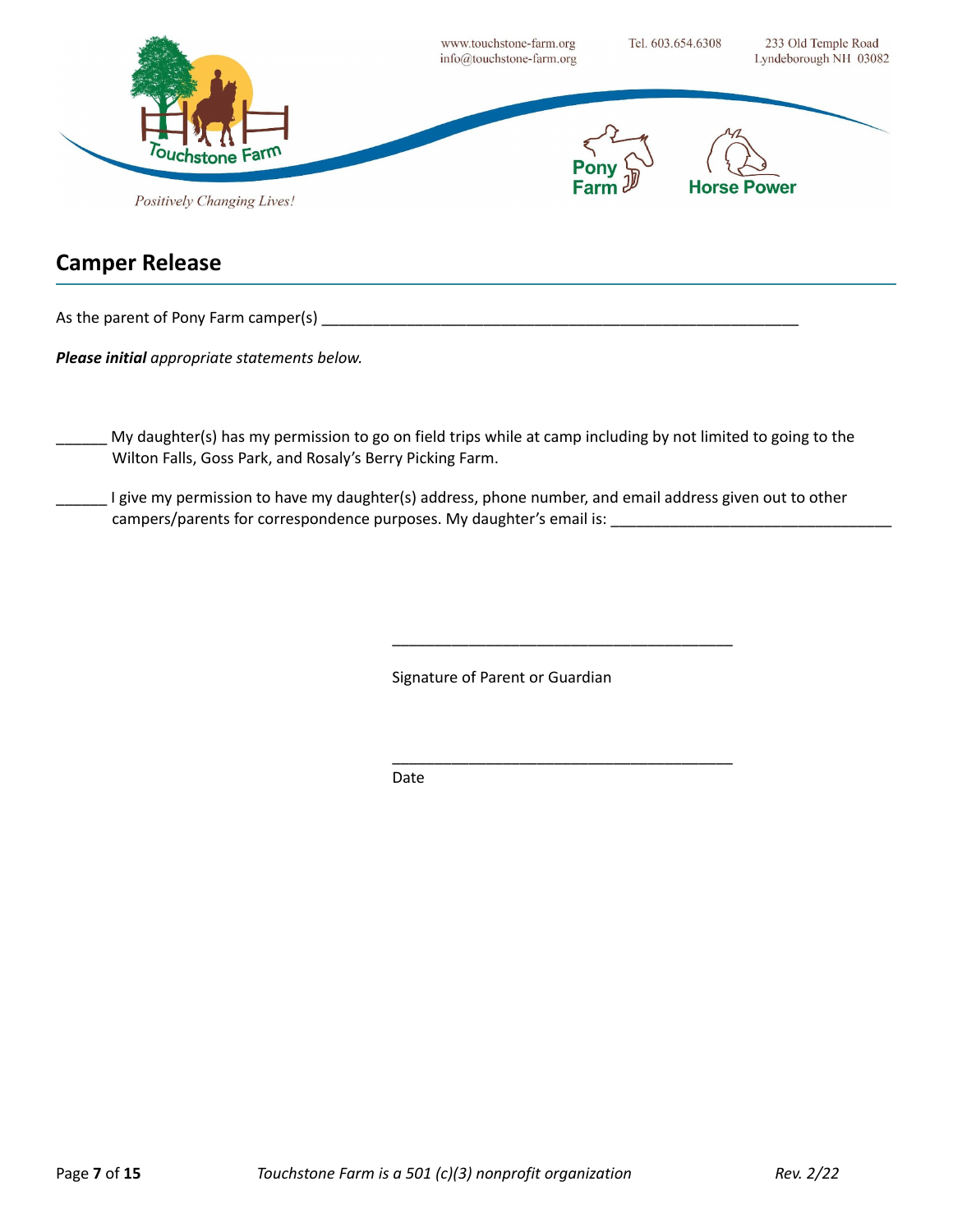

#### **Financial Permission**

I understand that in addition to the camp tuition fees listed in the brochure, there may be additional fees associated with my child's stay at Pony Farm. I hereby agree to be responsible for the expenses listed below. Optional expenses are initialed by me indicating my permission. I understand that I will receive via email a final itemized bill including all expenses incurred by my child at camp and the total amount will be charged to my credit card at the close of her camp session(s) using the information I provide below.

Camper Name

Parent/Guardian Name \_\_\_\_\_\_\_\_\_\_\_\_\_\_\_\_\_\_\_\_\_\_\_\_\_\_\_\_\_\_\_\_\_\_\_\_\_\_\_\_\_\_\_\_\_\_\_\_\_\_\_\_\_\_\_\_\_\_\_\_\_\_\_\_\_\_\_

**Additional Expenses:** *Possible additional expenses incurred during my child's stay include:*

- Medical treatment and medication given to my child
- Postage and Miscellaneous Items
	- o Any return of forgotten items will be a minimum charge of \$15
- Horse vet or farrier expenses (for privately owned horses only)

**Credit card information is required to be on file.** Card Type: ◻ Visa ◻ Mastercard ◻ Amex ◻ Discover A 4% processing fee will be added to all credit card payments.

| Name on Card                             |                                                      |
|------------------------------------------|------------------------------------------------------|
|                                          |                                                      |
| <b>Expiration Date</b>                   | Security Code (3 digits) $\frac{1}{2}$ $\frac{1}{2}$ |
| Cardholder Signature <b>Example 2018</b> | Date                                                 |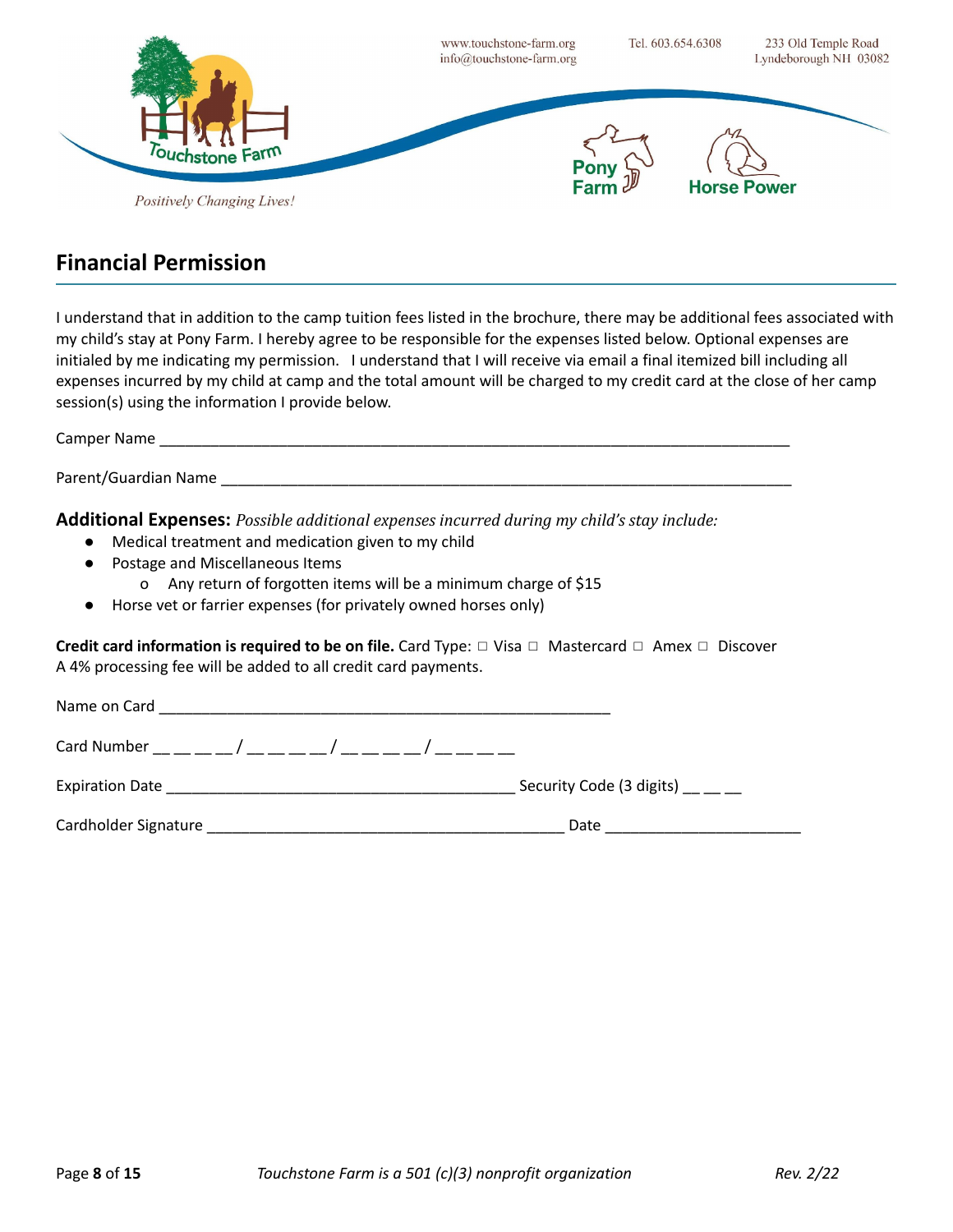

## **Prescription Medication Authorization**

All prescription medications must arrive in their original, labeled prescription bottles. Over-the-counter medications should be clearly labeled with camper's name and instructions for administration. Please verify that inhalers are not expired. If your child needs pills to be cut, please cut them in advance, or provide a pill cutter for her exclusive use. Thank you.

I, the parent or guardian of

who is attending Pony Farm summer camp, give my permission to Pony Farm staff to administer the following prescription medication(s) to my child according to the physician's instructions as listed.

|                                                                           | Breakfast | Lunch | Dinner | <b>Bedtime</b> |
|---------------------------------------------------------------------------|-----------|-------|--------|----------------|
|                                                                           |           |       |        |                |
|                                                                           |           |       |        |                |
|                                                                           |           |       |        |                |
|                                                                           |           |       | Dinner | <b>Bedtime</b> |
|                                                                           |           |       |        |                |
|                                                                           |           |       |        |                |
|                                                                           |           |       |        |                |
| Dose __________________________________ given at (circle all that apply): | Breakfast | Lunch | Dinner | <b>Bedtime</b> |
|                                                                           |           |       |        |                |
|                                                                           |           |       |        |                |
|                                                                           |           |       |        |                |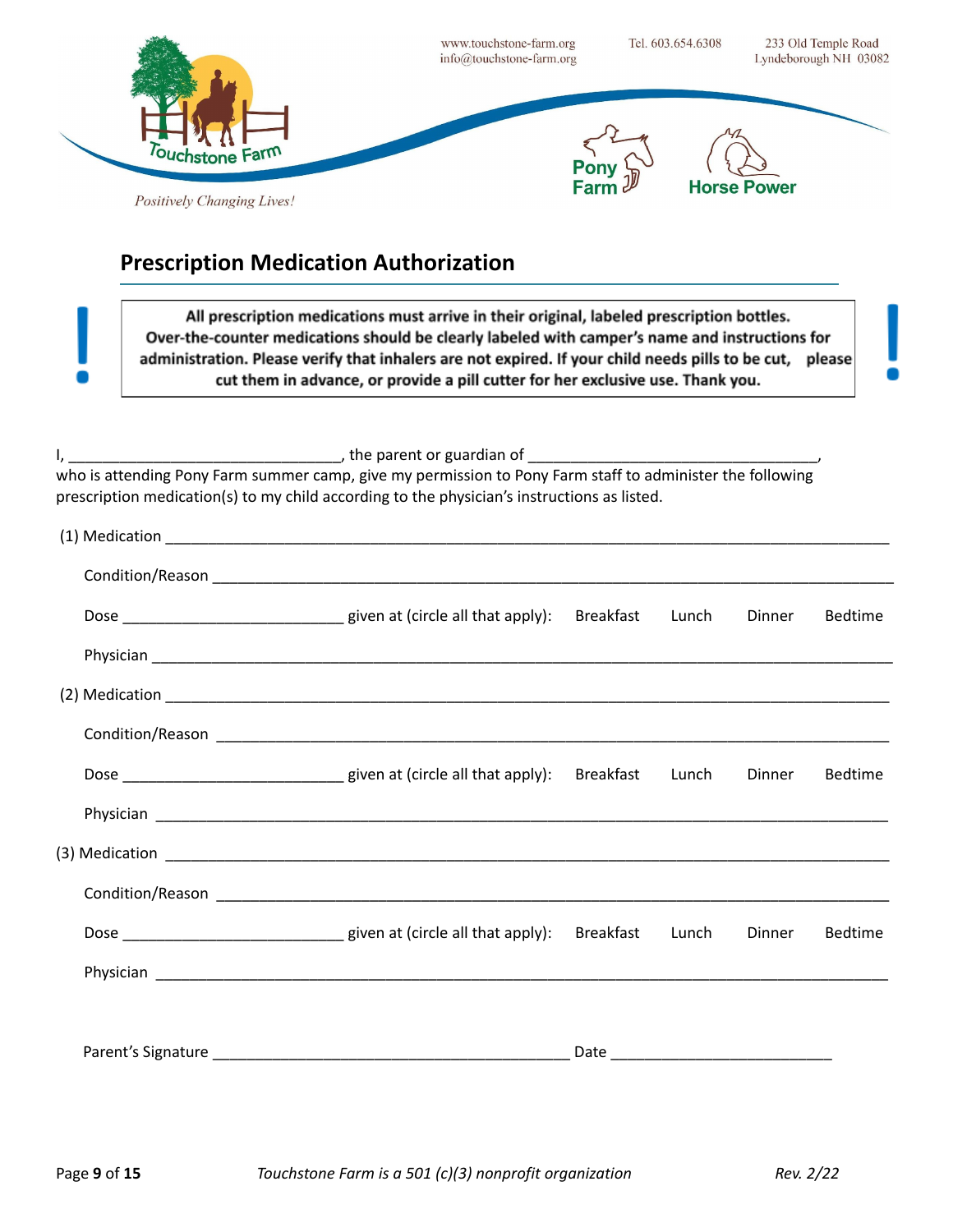

### **Authorization to Administer Over-the-Counter Medications**

I, \_\_\_\_\_\_\_\_\_\_\_\_\_\_\_\_\_\_\_\_\_\_\_\_\_\_\_\_\_\_\_\_, the parent or guardian of \_\_\_\_\_\_\_\_\_\_\_\_\_\_\_\_\_\_\_\_\_\_\_\_\_\_\_\_\_\_\_ who is attending Pony Farm summer camp, give my permission to Pony Farm staff to administer the following over the counter medication(s) to my child as needed, following standard recommended dosage guidelines:

- ◻ Ibuprofen
- ◻ Tylenol
- ◻ Benadryl, capsules or liquid
- ◻ Tums
- ◻ Cough Drops
- ◻ Cortisone Cream
- ◻ Calamine Lotion

Parent's Signature \_\_\_\_\_\_\_\_\_\_\_\_\_\_\_\_\_\_\_\_\_\_\_\_\_\_\_\_\_\_\_\_\_\_\_\_\_\_\_\_\_\_ Date \_\_\_\_\_\_\_\_\_\_\_\_\_\_\_\_\_\_\_\_\_\_\_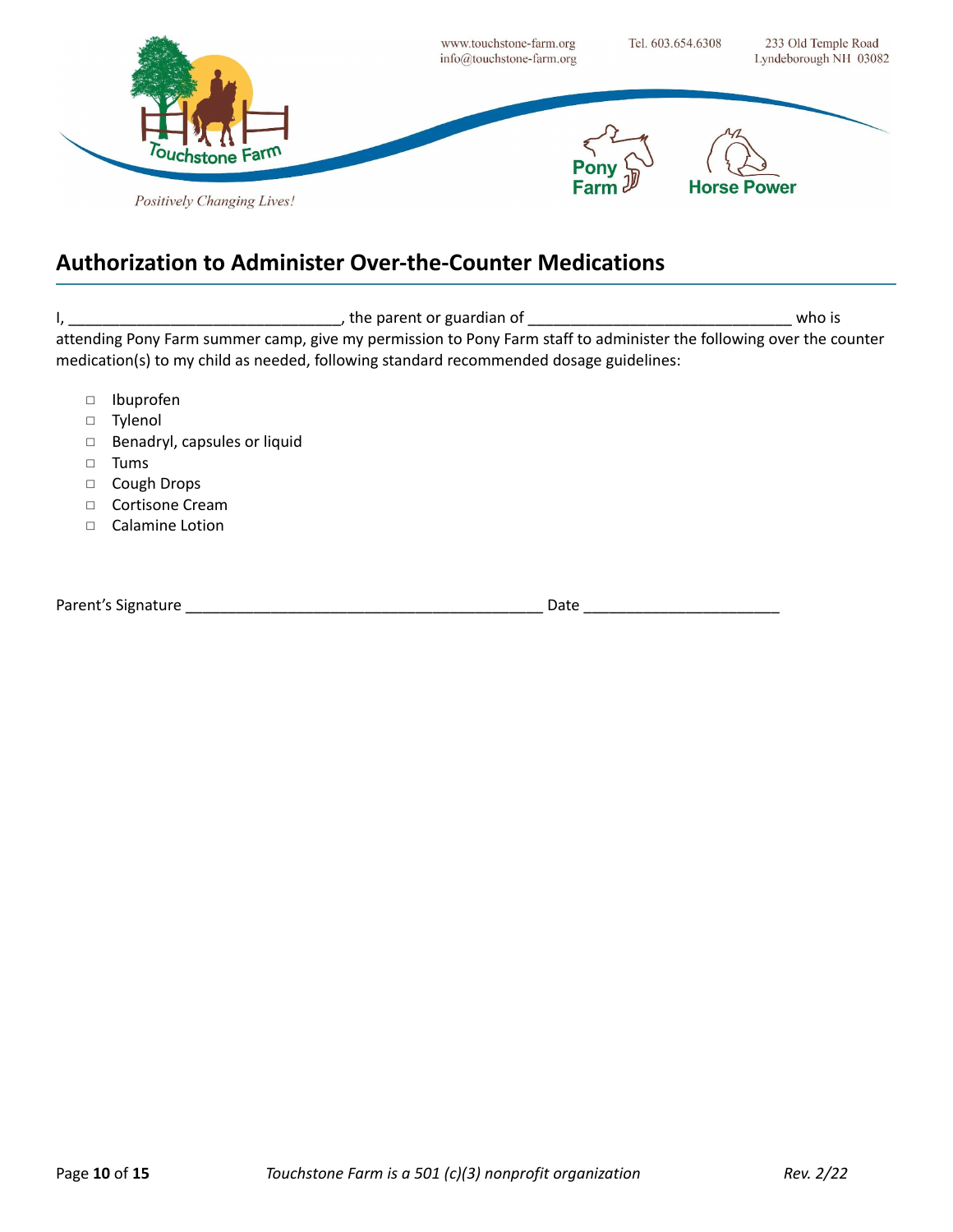

| (Last)                                                                                                                      | (First) |                                                                                                                                   | (Initial) |
|-----------------------------------------------------------------------------------------------------------------------------|---------|-----------------------------------------------------------------------------------------------------------------------------------|-----------|
|                                                                                                                             |         |                                                                                                                                   |           |
|                                                                                                                             |         |                                                                                                                                   |           |
|                                                                                                                             |         |                                                                                                                                   |           |
|                                                                                                                             |         |                                                                                                                                   |           |
|                                                                                                                             |         |                                                                                                                                   |           |
|                                                                                                                             |         |                                                                                                                                   |           |
|                                                                                                                             |         |                                                                                                                                   |           |
|                                                                                                                             |         |                                                                                                                                   |           |
|                                                                                                                             |         |                                                                                                                                   |           |
| If not available in an emergency, notify:                                                                                   |         |                                                                                                                                   |           |
|                                                                                                                             |         |                                                                                                                                   |           |
| (Last)                                                                                                                      | (First) |                                                                                                                                   | (Initial) |
|                                                                                                                             |         |                                                                                                                                   |           |
|                                                                                                                             |         |                                                                                                                                   |           |
|                                                                                                                             |         |                                                                                                                                   |           |
|                                                                                                                             |         |                                                                                                                                   |           |
|                                                                                                                             |         |                                                                                                                                   |           |
|                                                                                                                             |         |                                                                                                                                   |           |
|                                                                                                                             |         | $\therefore \hat{x} \hat{x} \hat{y}$ IMPORTANT -- This section must be signed and dated for attendance. $\hat{x} \hat{x} \hat{x}$ |           |
| This health history is correct so far as I know, and the person herein described has permission to engage in all prescribed |         |                                                                                                                                   |           |
| camp activities except as noted. Authorization for Treatment: I hereby give permission to the medical personnel selected    |         |                                                                                                                                   |           |
| by the camp director to order x-rays, routine tests, treatment and necessary transportation for my child. In the event I    |         |                                                                                                                                   |           |
| cannot be reached in an emergency, I hereby give permission to the physician selected by the camp director to secure and    |         |                                                                                                                                   |           |
| administer treatment, including hospitalization, for my child as named above. The completed forms may be photocopied for    |         |                                                                                                                                   |           |
| trips out of camp.                                                                                                          |         |                                                                                                                                   |           |
|                                                                                                                             |         |                                                                                                                                   |           |
|                                                                                                                             |         |                                                                                                                                   |           |
| I also understand and agree to abide by the restrictions placed on my camp activities.                                      |         |                                                                                                                                   |           |
|                                                                                                                             |         |                                                                                                                                   | Date      |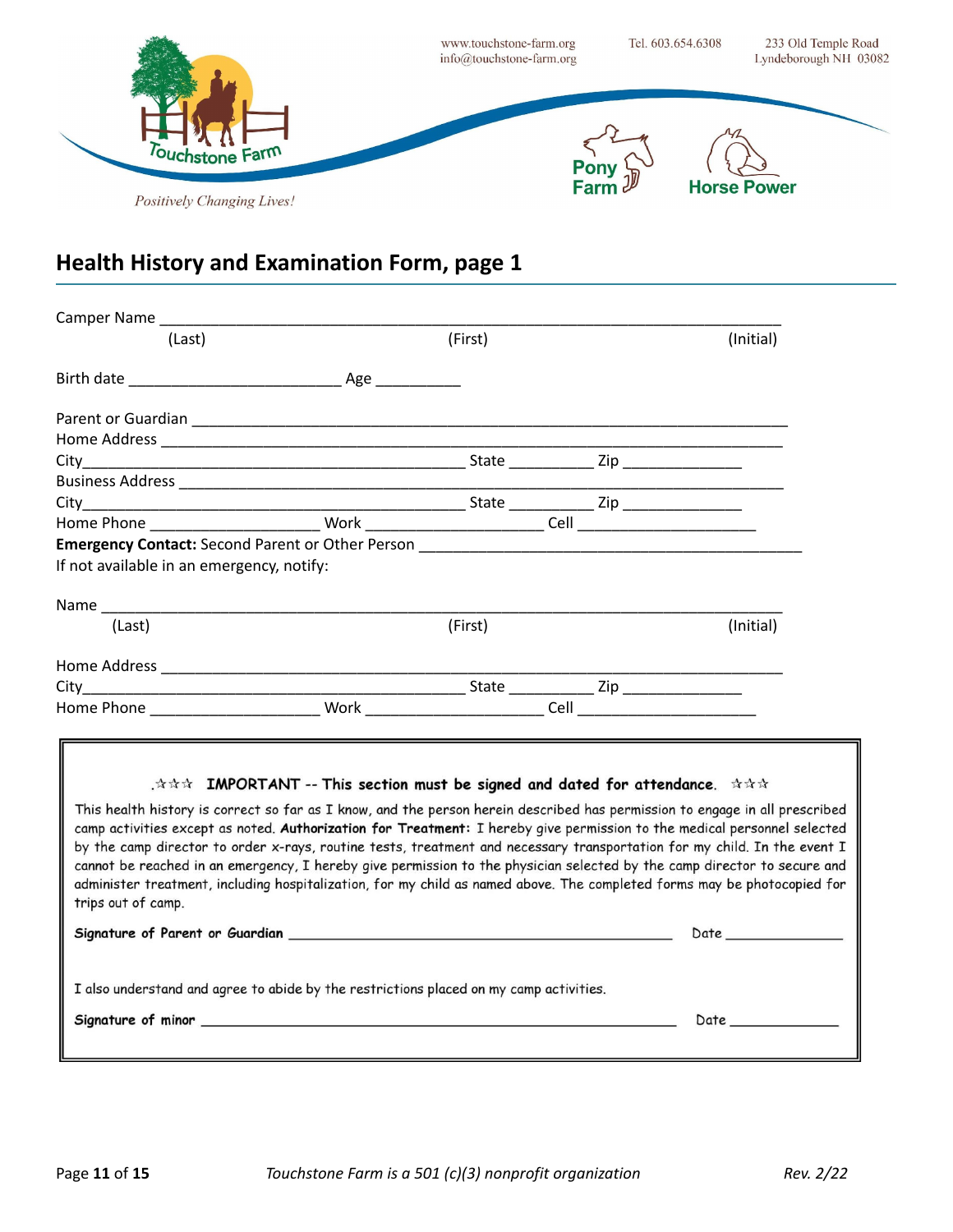

| Health History (check & approx dates)                                                                                                                  |        | <b>Allergies (check)</b>                         | Diseases (check & approx dates) |
|--------------------------------------------------------------------------------------------------------------------------------------------------------|--------|--------------------------------------------------|---------------------------------|
| <b>Frequent Ear Infections</b><br>$\Box$                                                                                                               | $\Box$ | Hay Fever                                        | □ Chicken Pox                   |
| _________ Heart Defect/Disease<br>$\Box$                                                                                                               | $\Box$ | Poison Ivy, etc.                                 | □ __________German Measles      |
| ____________ Convulsions<br>□                                                                                                                          | $\Box$ | <b>Insect Stings</b>                             | D <sub>2</sub> Measles          |
| Diabetes<br>□                                                                                                                                          | $\Box$ | Asthma                                           | □ _________ Mumps               |
| Bleeding/Clotting Disorder<br>□                                                                                                                        | $\Box$ | Penicillin                                       |                                 |
| __________ Hypertension<br>□                                                                                                                           | $\Box$ | Other Drugs:                                     |                                 |
| _________ Mononucleosis<br>$\Box$                                                                                                                      |        |                                                  |                                 |
| ___________ Psychiatric Treatment<br>$\Box$                                                                                                            |        |                                                  |                                 |
| _________ Other, please specify:<br>$\Box$                                                                                                             |        | <u> 1989 - Johann Barn, amerikansk politiker</u> |                                 |
|                                                                                                                                                        |        |                                                  |                                 |
| Has this camper ever tested positive for COVID-19? If yes, when?                                                                                       |        |                                                  |                                 |
| Has this camper ever required any psychiatric counseling or hospitalization? $\Box$ Yes $\Box$ No                                                      |        |                                                  |                                 |
|                                                                                                                                                        |        |                                                  |                                 |
|                                                                                                                                                        |        |                                                  |                                 |
|                                                                                                                                                        |        |                                                  |                                 |
|                                                                                                                                                        |        |                                                  |                                 |
| <b>Dietary modifications</b>                                                                                                                           |        |                                                  |                                 |
| Current medications (complete Prescription Medication Form with instructions)<br>Laterations (complete Prescription Medication Form with instructions) |        |                                                  |                                 |
|                                                                                                                                                        |        |                                                  |                                 |
|                                                                                                                                                        |        |                                                  |                                 |
|                                                                                                                                                        |        |                                                  |                                 |
|                                                                                                                                                        |        |                                                  |                                 |
|                                                                                                                                                        |        |                                                  |                                 |
|                                                                                                                                                        |        |                                                  |                                 |
|                                                                                                                                                        |        |                                                  |                                 |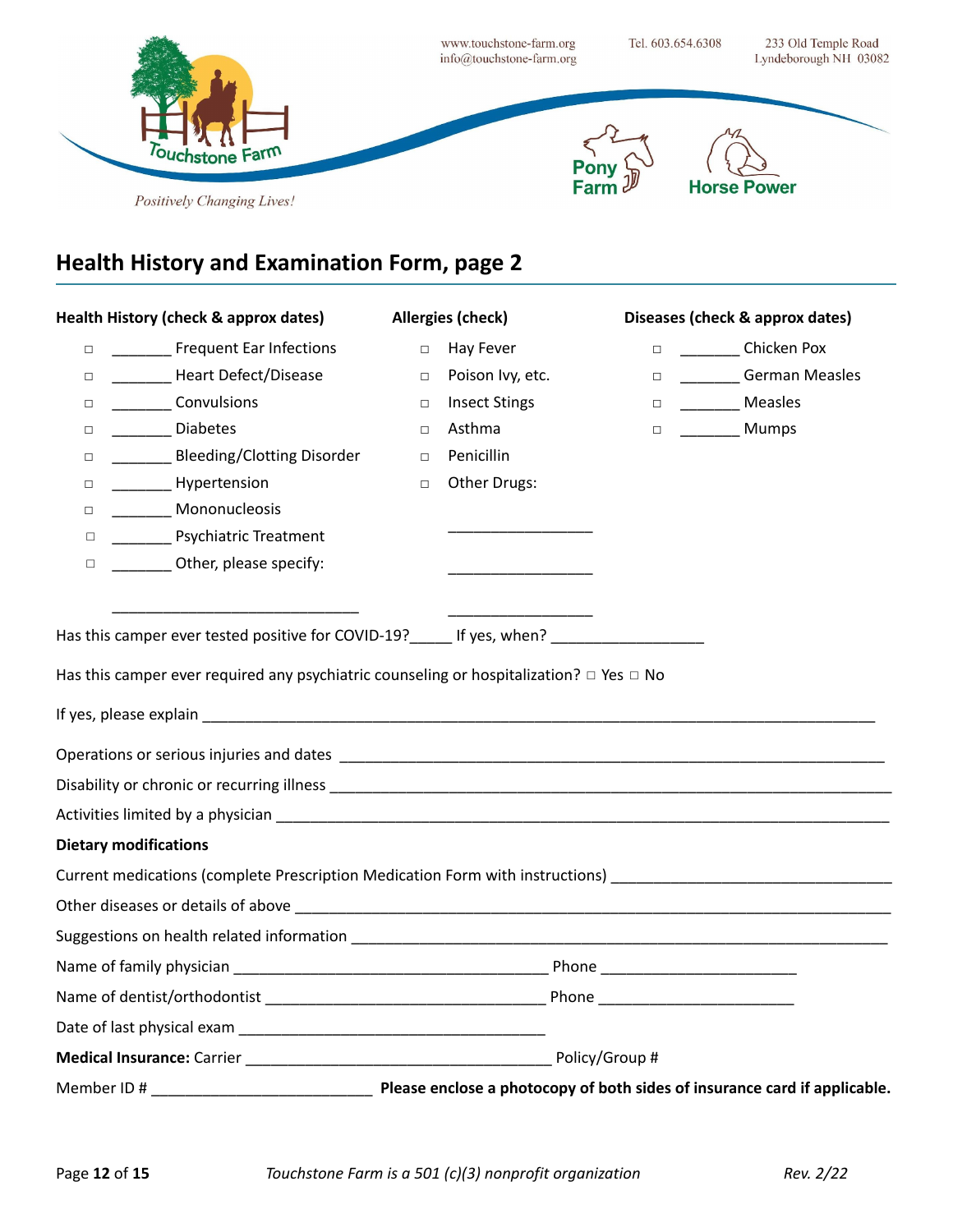

**Immunization History** Required immunizations must be determined locally. Please record the date of basic immunizations and most recent boosters.

Has this camper been vaccinated for COVID-19? \_\_\_\_\_\_\_\_\_ If yes, what dates? \_\_\_\_\_\_\_\_\_\_\_\_\_\_\_\_\_\_\_\_\_\_\_\_

| <b>Vaccine</b>                                  | <b>Year Immunized</b> | <b>Year Booster Given</b> |
|-------------------------------------------------|-----------------------|---------------------------|
| Diphtheria, Pertussis, Tetanus (DPT)            |                       |                           |
| Tetanus, Diphtheria                             |                       |                           |
| Tetanus                                         |                       |                           |
| Oral Polio (Sabin) TOPV                         |                       |                           |
| Injectable Polio (Salk)                         |                       |                           |
| Measles<br>(hard measles, red measles, Rubella) |                       |                           |
| <b>Mumps</b>                                    |                       |                           |
| Rubella                                         |                       |                           |
| (German measles, 3 day measles)                 |                       |                           |
| Tuberculin Test given (most recent)             |                       |                           |
| Haemophilus Influenza b (HIB)                   |                       |                           |

#### **Health Care Recommendations by Licensed Physician**

I have examined the above camp applicant within the past year.  $\Box$  Yes  $\Box$  No Date examined

In my opinion, the above's condition  $\Box$  does  $\Box$  does not preclude her participation in an active camp program.

Height \_\_\_\_\_\_\_\_\_\_\_\_ Weight \_\_\_\_\_\_\_\_\_\_\_ Blood Pressure \_\_\_\_\_\_\_\_\_\_\_

The applicant is under the care of a physician for the following condition(s)

Current treatment (include current medications) **Example 2** and the set of the set of the set of the set of the set of the set of the set of the set of the set of the set of the set of the set of the set of the set of the

Explanation of any reported loss of consciousness, convulsion or concussion

Does applicant have epilepsy? □ Yes □ No Does applicant have diabetes? □ Yes □ No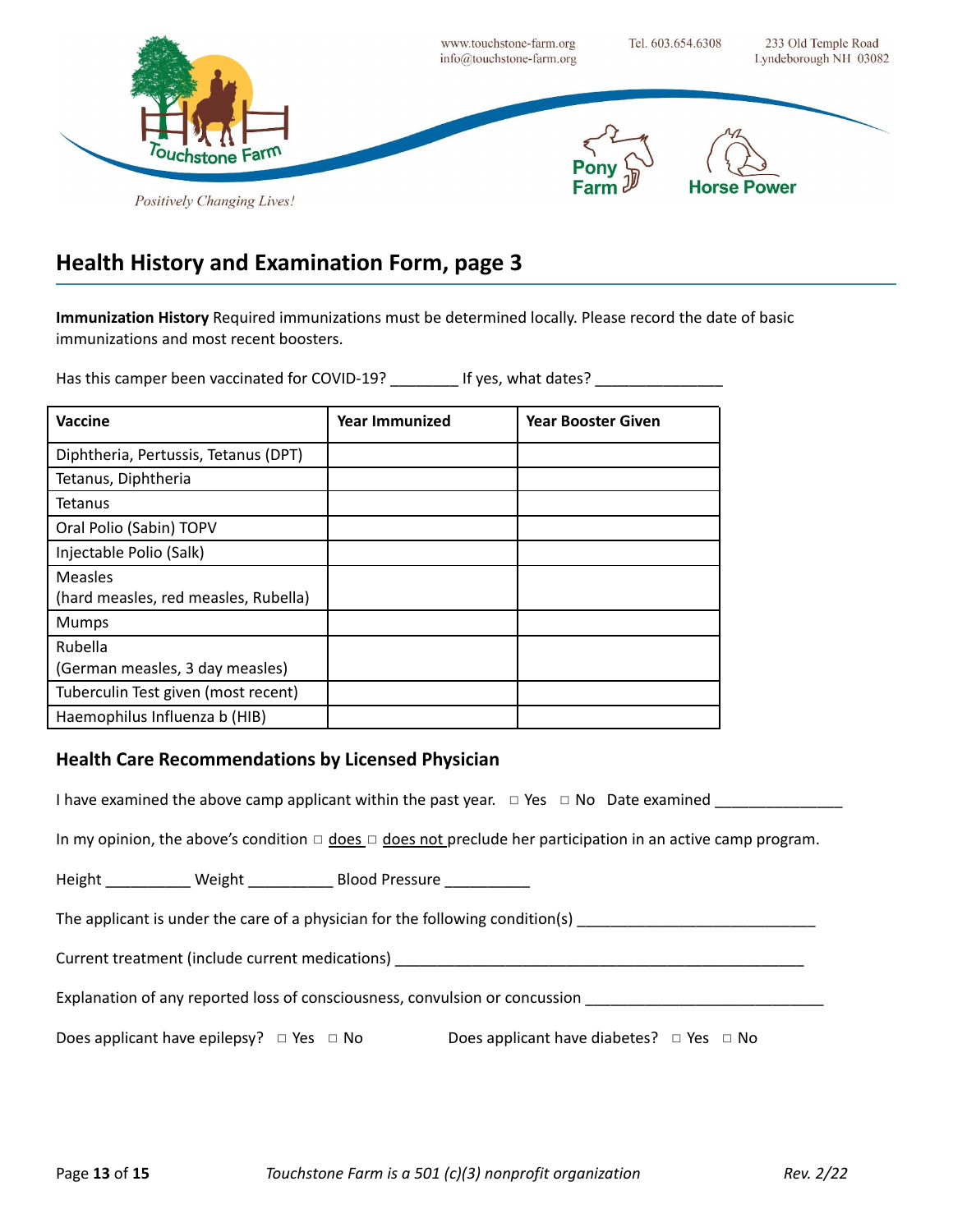

| <b>Recommendations and Restrictions While at Camp</b> |
|-------------------------------------------------------|
|                                                       |
|                                                       |
|                                                       |
|                                                       |
|                                                       |
|                                                       |
| Additional health information                         |
|                                                       |

\_\_\_\_\_\_\_\_\_\_\_\_\_\_\_\_\_\_\_\_\_\_\_\_\_\_\_\_\_\_\_\_\_\_\_\_\_\_\_\_\_\_\_\_\_\_\_\_\_\_\_\_\_\_\_\_\_\_\_\_\_\_\_\_\_\_\_\_\_\_\_\_\_\_\_\_\_\_\_\_\_\_\_\_\_\_\_\_\_\_\_\_\_\_\_\_\_\_

| .☆☆☆ IMPORTANT -- This section must be completed for attendance. ☆☆☆                                                                                                                                                           |  |  |  |  |  |  |
|--------------------------------------------------------------------------------------------------------------------------------------------------------------------------------------------------------------------------------|--|--|--|--|--|--|
| Licensed Physician's Signature entrancement and the property of the state of the state of the state of the state of the state of the state of the state of the state of the state of the state of the state of the state of th |  |  |  |  |  |  |
|                                                                                                                                                                                                                                |  |  |  |  |  |  |
|                                                                                                                                                                                                                                |  |  |  |  |  |  |
|                                                                                                                                                                                                                                |  |  |  |  |  |  |
|                                                                                                                                                                                                                                |  |  |  |  |  |  |
| * Initial if completed by nurse or physician's assistant.                                                                                                                                                                      |  |  |  |  |  |  |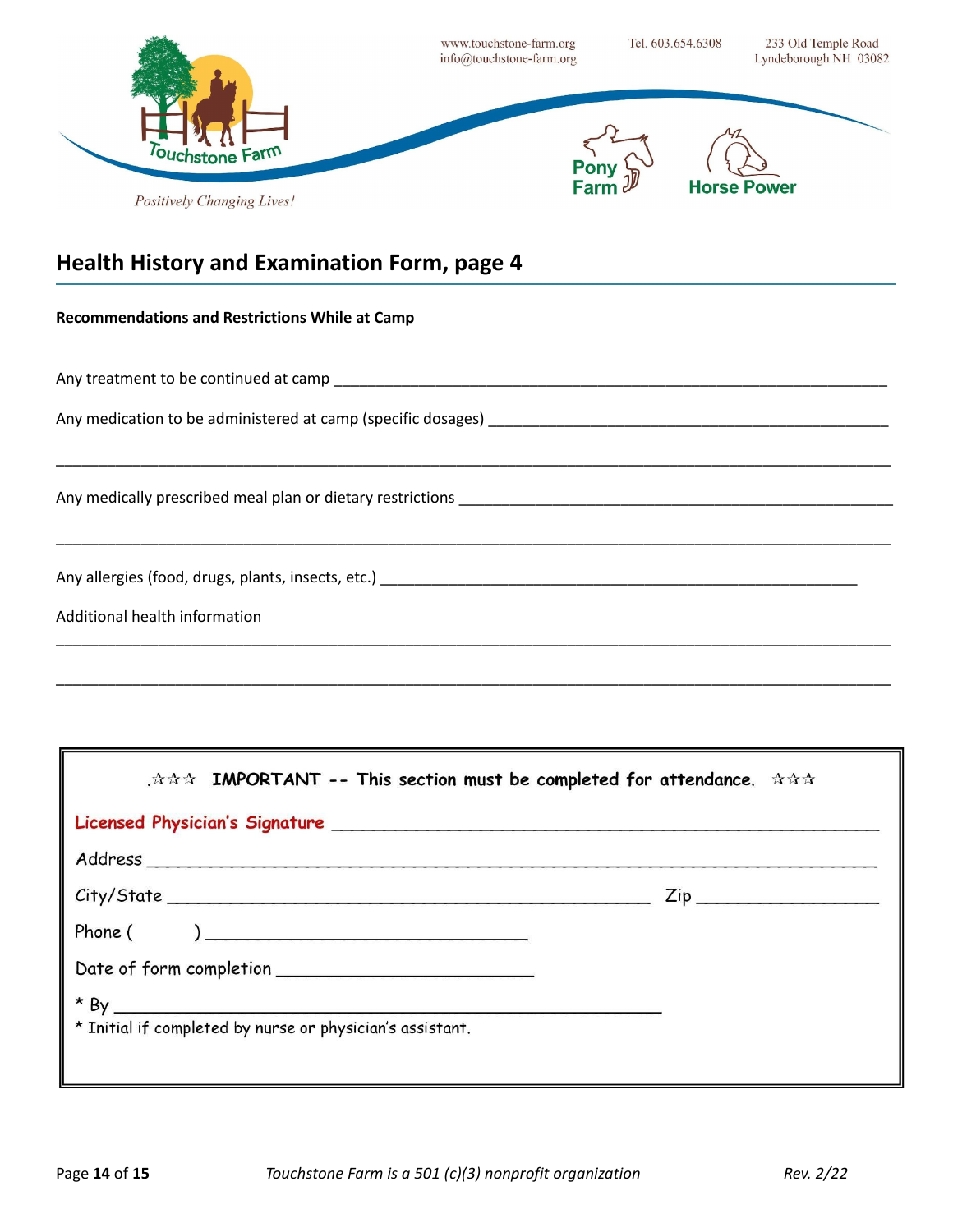

#### **Covid-19 History**

Has this camper ever tested positive for COVID-19? \_\_\_\_\_\_\_\_\_\_\_ If yes, when? \_\_\_\_\_\_\_\_\_\_\_\_\_\_\_\_\_\_\_\_\_\_\_\_\_\_\_\_\_\_\_\_\_

Has this camper been vaccinated for COVID-19? \_\_\_\_\_\_\_\_ If yes, see below.

| Covid-19 Product/Manufacturer Name |  |
|------------------------------------|--|
| Date of 1st Dose                   |  |
| Date of 2nd Dose                   |  |
| Date of 3rd Dose                   |  |

**Please enclose a photocopy of your child's vaccination card if applicable.**